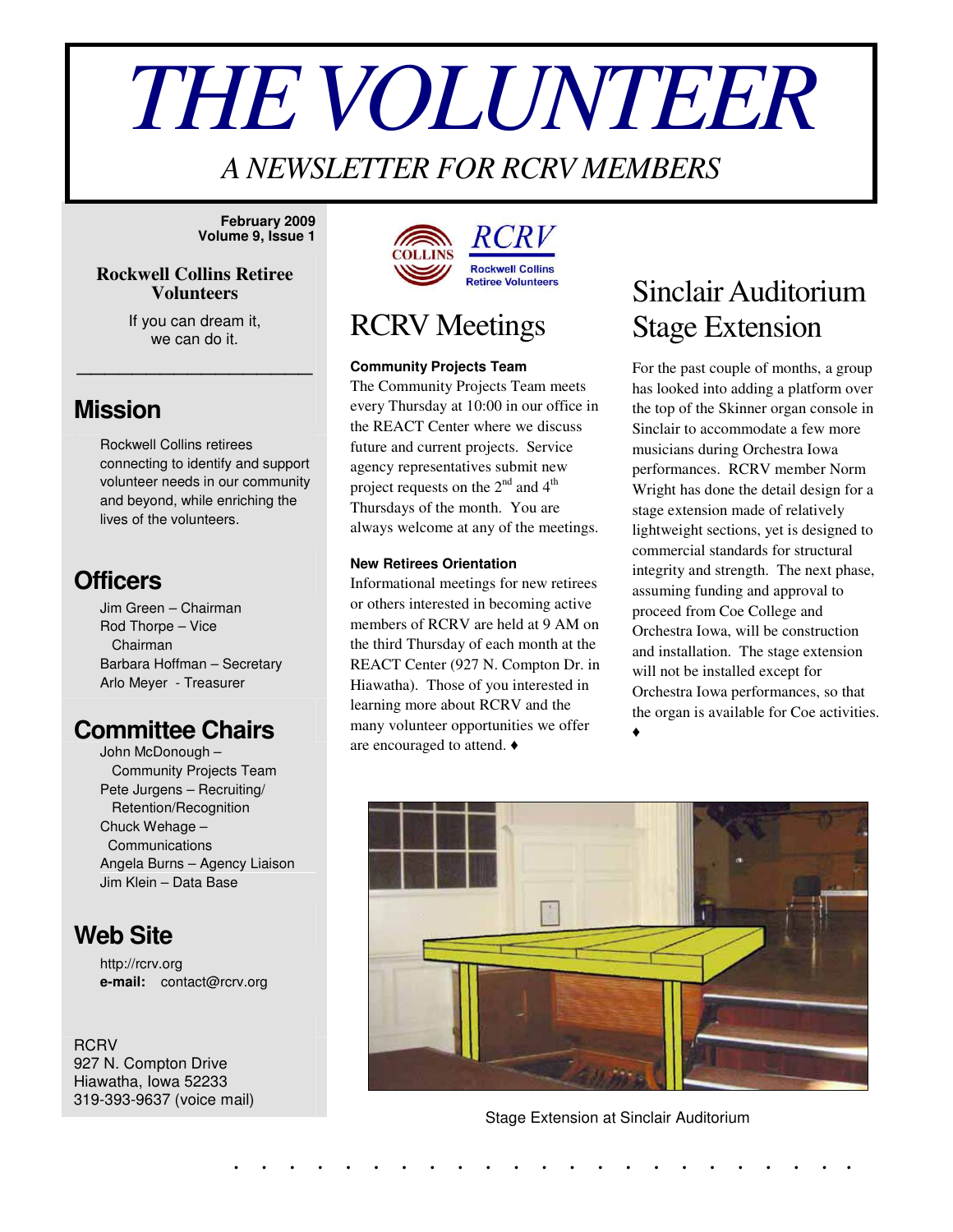# Vision in Motion

Cedar Rapids Vision in Motion is located off Williams Boulevard near K-Mart. RCRV Board Member Carol Luth is the director. Carol was the volunteer coordinator at Aging Services, and has been working closely with RCRV for several years.

VIM is in a laboratory-like setting that provides a broad spectrum of vision wellness services for toddlers through seniors. A holistic approach is apparent, where clients can learn how to perceive more with what vision they already have. Stroke or other brain injury patients can recover lost vision, and athletes can improve reaction time with specialized equipment.

As the services expand, VIM has sought RCRV help in building training and therapy devices like one-legged "milk stools", therapy tables and benches, and even a full blown kitchen used to train low vision patients with the help of an occupational therapist..

Co-located with VIM is the Vision Enhancement Center, which used to be at the Aging Services office on First St. NW. This is a retail store where a wide range of vision aids is available for purchase, from magnifiers to large format camera/display viewers.



Maze used in Occupational Therapy for low vision clients



"Sammy" being put through the paces by Vision-in-Motion's Clinical Manager, Therese Molloy



This kitchen is under construction by RCRV members Tonneson, Wells and Brennom. This facility is an adaptive "laboratory" for training low vision clients. They could use a countertop – call RCRV if you know where materials might obtained.



Adjustable therapy tables constructed by Arlo Meyer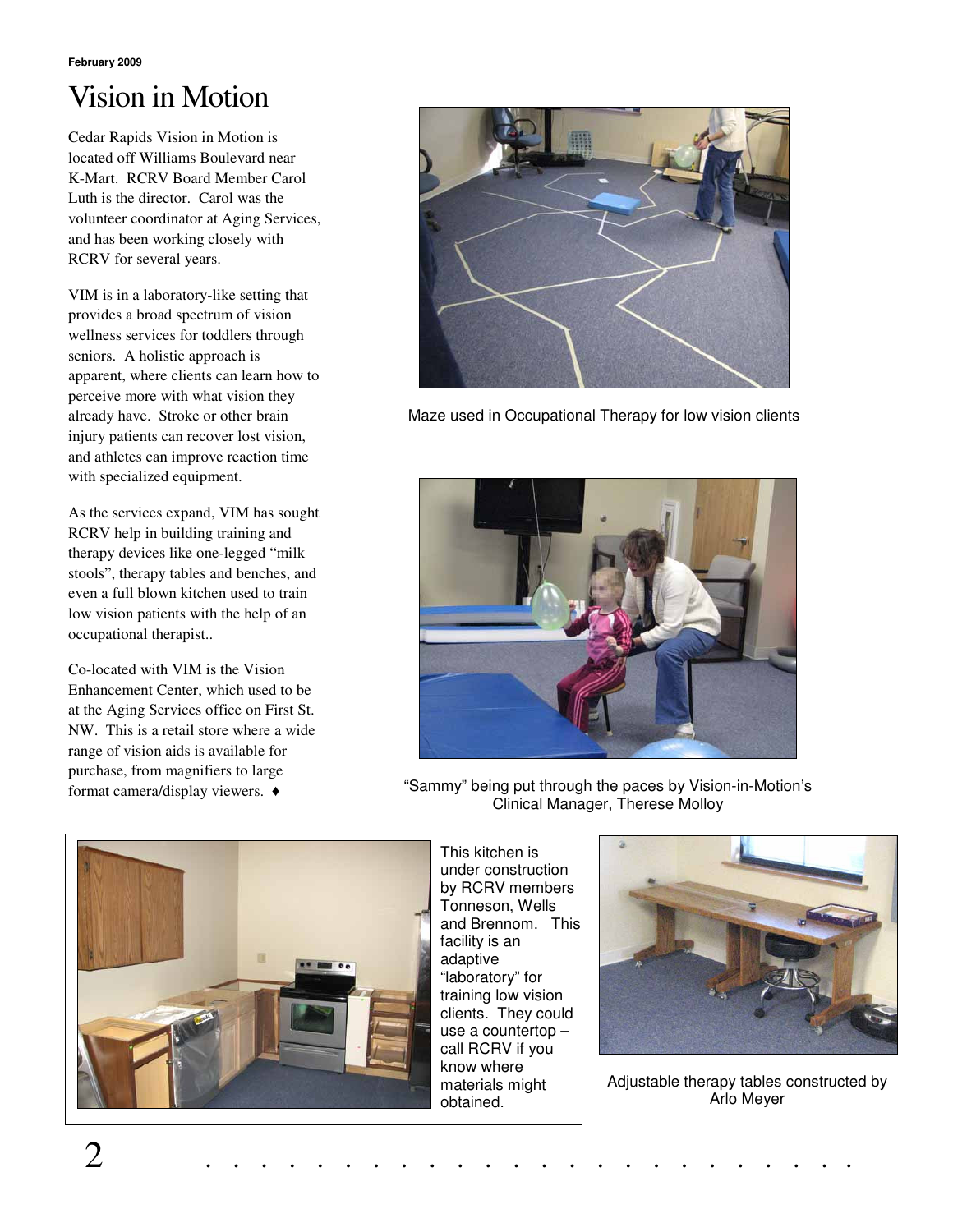# Organ Restoration

RCRV has partnered with the History Center and CRATOS (Cedar Rapids Area Theater Organ Society) to restore the two organs. The consoles of the Wurlitzer Organ from the Paramount Theater and the Barton Rhinestone Organ from the Theatre Cedar Rapids, formerly the Iowa Theater, were both heavily damaged in the flood of last June.

The History Center is furnishing the space and CRATOS the technical direction for the work to be done by RCRV. The space is the former NAPA building at the corner of 2nd Avenue and 6<sup>th</sup> Street SE. The facility was given to the History Center several years ago but never cleaned out. RCRV helped tear out the old cabinets and painted the interior walls and installed lighting. The facility now protects the consoles as the building is heated with the Alliant supplied steam.

At the present time work on the consoles is awaiting funds and formals go-aheads. The Wurlitzer is part of the Paramount Theater and belonging to the City of Cedar Rapids, is involved in the Paramount decision. The Barton, locally owned, is involved with FEMA and their decision cycle to supply restoration funds.

CRATOS is at the present time arranging, with RCRV help, to get the Barton lifting mechanism at the Theatre Cedar Rapids removed and transferred to the NAPA building so that RCRV can perform the work necessary for reinstallation.

Many RCRV members have been involved with the work in the past and others are signed up to contribute as the restoration work goes forward.



When the organ restoration project gets under way, the public will be able to track progress at the old NAPA Auto Parts store on Second Avenue. This banner is already on display there



Barton Organ Console from Theatre Cedar Rapids



Not-So-Mighty Wurlitzer Console from the Paramount